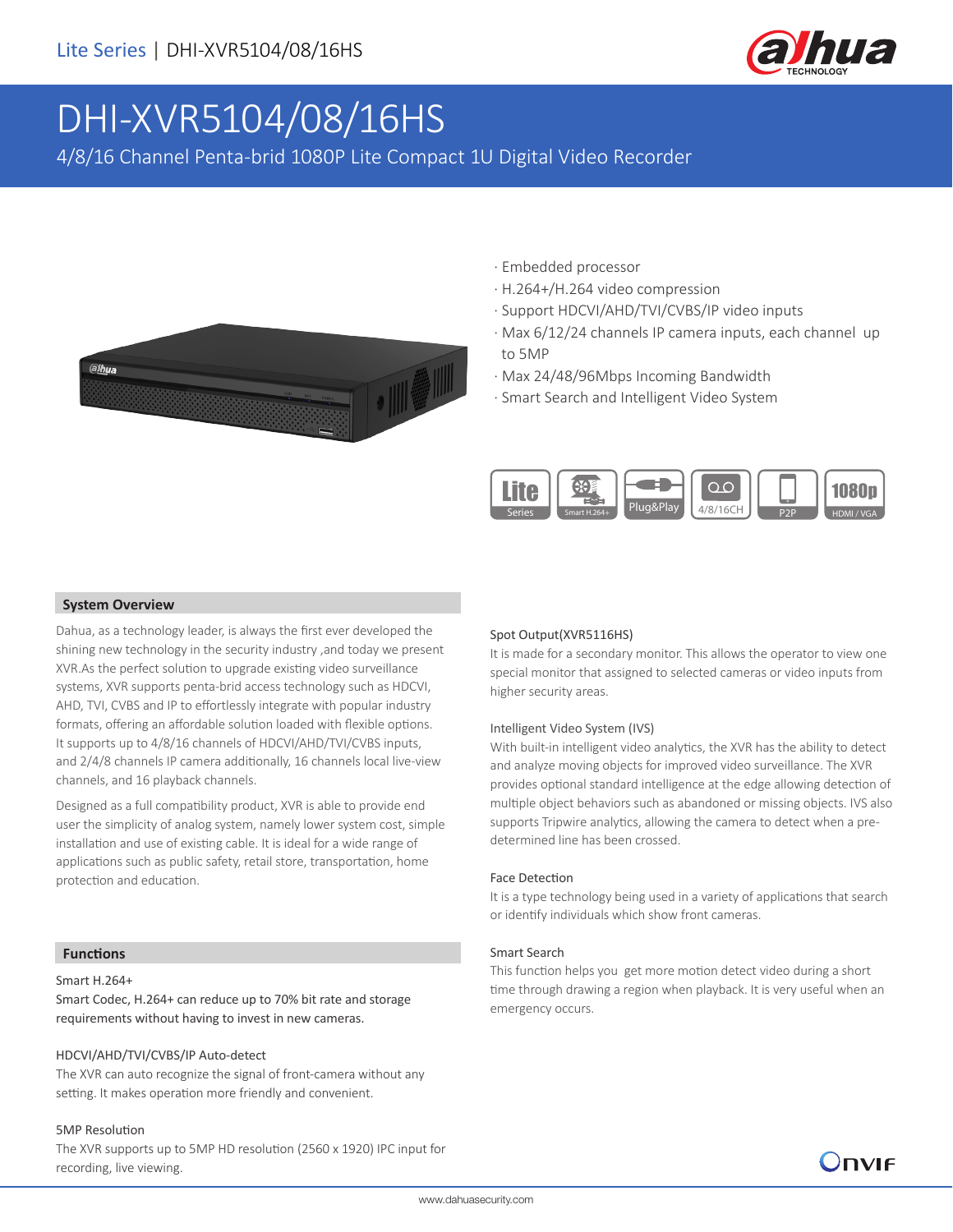## Lite Series | DHI-XVR5104/08/16HS

#### Technical Specification

| System                    |                                                                                                                                                                                |  |  |
|---------------------------|--------------------------------------------------------------------------------------------------------------------------------------------------------------------------------|--|--|
| Main Processor            | Embedded Processor                                                                                                                                                             |  |  |
| <b>Operating System</b>   | <b>Embedded LINUX</b>                                                                                                                                                          |  |  |
| Display                   |                                                                                                                                                                                |  |  |
| Interface                 | 1 HDMI, 1 VGA                                                                                                                                                                  |  |  |
| Resolution                | 1920×1080, 1280×1024, 1280×720, 1024×768                                                                                                                                       |  |  |
| Multi-screen Display      | 4CH: 1/4/6<br>8CH: 1/4/8/9/16<br>16CH: 1/4/8/9/16/25                                                                                                                           |  |  |
| OSD                       | Camera title, Time, Video loss, Camera lock, Motion<br>detection, Recording                                                                                                    |  |  |
| Video Detection and Alarm |                                                                                                                                                                                |  |  |
| <b>Trigger Events</b>     | Recording, PTZ, Tour, Video Push, Email, FTP,<br>Snapshot, Buzzer and Screen Tips                                                                                              |  |  |
| Video Detection           | Motion Detection, MD Zones: 396 (22 × 18), Video<br>Loss, Tampering and Diagnosis                                                                                              |  |  |
| Alarm input               | N/A                                                                                                                                                                            |  |  |
| Relay Output              | N/A                                                                                                                                                                            |  |  |
| Playback and Backup       |                                                                                                                                                                                |  |  |
| Playback                  | 4CH: 1/4<br>8CH: 1/4/9<br>16CH: 1/4/9/16                                                                                                                                       |  |  |
| Search Mode               | Time /Date, Alarm, MD and Exact Search (accurate<br>to second)                                                                                                                 |  |  |
| Playback Function         | Play, Pause, Stop, Rewind, Fast play, Slow Play, Next<br>File, Previous File, Next Camera, Previous Camera,<br>Full Screen, Repeat, Shuffle, Backup Selection,<br>Digital Zoom |  |  |
| Backup Mode               | <b>USB Device/Network</b>                                                                                                                                                      |  |  |
| Storage                   |                                                                                                                                                                                |  |  |
| Internal HDD              | 1 SATA Port, up to 8TB capacity                                                                                                                                                |  |  |
| eSATA                     | N/A                                                                                                                                                                            |  |  |
| Auxiliary Interface       |                                                                                                                                                                                |  |  |
| <b>USB</b>                | 4/8CH:2 USB Ports (2 USB 2.0)<br>16CH:2 USB Ports (1 USB 2.0,1 USB 3.0)                                                                                                        |  |  |
| <b>RS232</b>              | N/A                                                                                                                                                                            |  |  |
| <b>RS485</b>              | 1 Port, for PTZ Control                                                                                                                                                        |  |  |
| Third-party Support       |                                                                                                                                                                                |  |  |
| Third-party Support       | Dahua, Arecont Vision, AXIS, Bosch, Brickcom,<br>Canon, CP Plus, Dynacolor, Honeywell, Panasonic,<br>Pelco, Samsung, Sanyo, Sony, Videotec, Vivotek,<br>and more               |  |  |

| Audio and Video             |                                                                                                                                                                              |  |  |  |
|-----------------------------|------------------------------------------------------------------------------------------------------------------------------------------------------------------------------|--|--|--|
| <b>HDCVI Camera Input</b>   | 4/8/16 Channel                                                                                                                                                               |  |  |  |
| IP Camera Input             | 4+2/8+4/16+8 Channel, each channel up to 5MP                                                                                                                                 |  |  |  |
| Audio In/Out                | $1/1$ , RCA                                                                                                                                                                  |  |  |  |
| Two-way Talk                | Reuse audio in/out, RCA                                                                                                                                                      |  |  |  |
| Recording                   |                                                                                                                                                                              |  |  |  |
| Compression                 | H.264+/H.264                                                                                                                                                                 |  |  |  |
| Resolution                  | 1080P, 1080N, 720P, 960H, D1, HD1, BCIF, CIF, QCIF                                                                                                                           |  |  |  |
| Record Rate                 | Main Stream: 1080P(1~15fps)<br>1080N/720P/960H/D1/HD1/BCIF/CIF/QCIF<br>$(1^{\sim}25/30$ fps)<br>Sub steram:D1/CIF/QCIF(1~15fps)                                              |  |  |  |
| Bit Rate                    | 1Kbps ~ 6144Kbps Per Channel                                                                                                                                                 |  |  |  |
| Record Mode                 | Manual, Schedule (Regular, Continuous), MD<br>(Video detection: Motion Detection, Video Loss,<br>Tampering), Alarm, Stop                                                     |  |  |  |
| Record Interval             | $1~$ ~60 min (default: 60 min), Pre-record: $1~$ ~30 sec,<br>Post-record: 10 ~ 300 sec                                                                                       |  |  |  |
| Network                     |                                                                                                                                                                              |  |  |  |
| Interface                   | 4/8CH:1 RJ-45 Port (100M)<br>16CH:1 RJ-45 Port (1000M)                                                                                                                       |  |  |  |
| Network Function            | HTTP, TCP/IP, IPv4/IPv6, UPnP, RTSP, UDP, SMTP,<br>NTP, DHCP, DNS, IP Filter, PPPoE, DDNS, FTP, Alarm<br>Server, P2P, IP Search (Support Dahua IP camera,<br>DVR, NVS, etc.) |  |  |  |
| Max. User Access            | 128 users                                                                                                                                                                    |  |  |  |
| Smart Phone                 | iPhone, iPad, Android                                                                                                                                                        |  |  |  |
| Interoperability            | ONVIF 2.42, CGI Conformant                                                                                                                                                   |  |  |  |
| Electrical                  |                                                                                                                                                                              |  |  |  |
| Power Supply                | DC12V/2A                                                                                                                                                                     |  |  |  |
| Power Consumption           | <10W (Without HDD)                                                                                                                                                           |  |  |  |
| Environmental               |                                                                                                                                                                              |  |  |  |
| <b>Operating Conditions</b> | -10°C ~ +55°C (+14°F ~ +131°F), 0~ 90% RH                                                                                                                                    |  |  |  |
| <b>Storage Conditions</b>   | -20°C ~ +70°C (-4°F ~ +158°F), 0~90% RH                                                                                                                                      |  |  |  |
| Construction                |                                                                                                                                                                              |  |  |  |
| Dimensions                  | Compact 1U, 260×236×48mm(10.2"×9.3"×1.9")                                                                                                                                    |  |  |  |
| Net Weight                  | 0.75kg (1.7lb) (without HDD)                                                                                                                                                 |  |  |  |
| Gross Weight                | 1.5kg (3.3lb)                                                                                                                                                                |  |  |  |
| Installation                | Desktop installation                                                                                                                                                         |  |  |  |
| Certifications              |                                                                                                                                                                              |  |  |  |
| Certifications              | FCC: Part 15 Subpart B ICES 003 Issue 6                                                                                                                                      |  |  |  |
|                             | CE: EN 55032: 2012+AC:2013 (Class B)<br>EN 55024: 2010 EN 61000-3-2: 2014<br>EN 50130-4: 2011 EN 61000-3-3: 2013                                                             |  |  |  |
|                             | UL 60950-1 and CAN/CSA C22.2 No. 60950-1-07                                                                                                                                  |  |  |  |